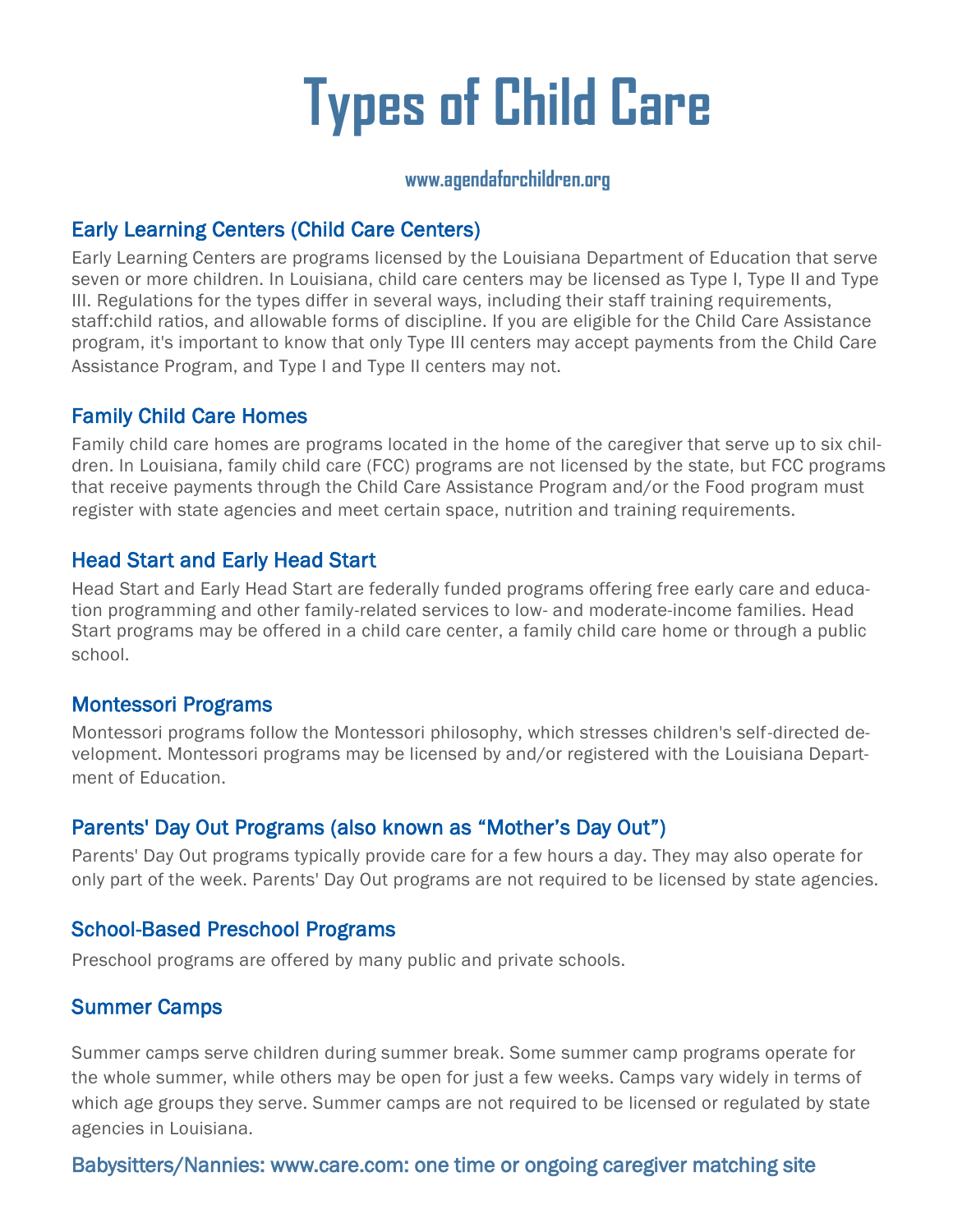### >>> CHILD CARE ASSISTANCE APPLICATION PROCESS <<<

- 1. Determine if you are eligible for child care assistance.
- 2. Are you responsible for paying child care costs for a child under 13 or a child under 18 with a disability who lives with you?
- 3. Does every adult in your household work or attend school or a training program for at least 20 hours a week?
	- If not participating in one or a combination of these activities, do these persons receive disability income? . Do you attend an accredited education or training program as a full-time student?
- 4. Is your household's total monthly gross earned and unearned income less than the amount listed below for your household size? (aross income refers to income before any deductions from the paycheck)